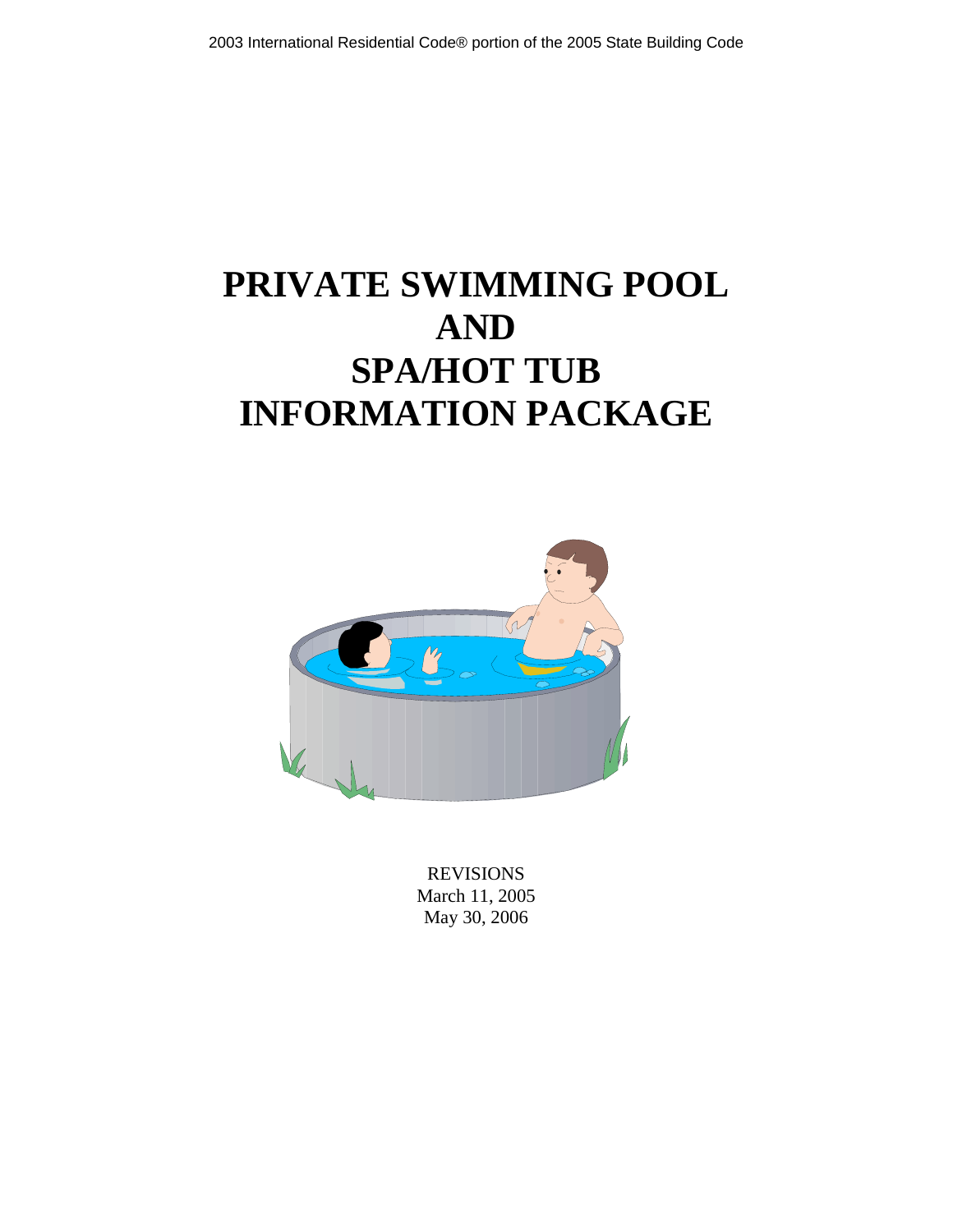# **APPENDIX G SWIMMING POOLS, SPAS AND HOT TUBS**

#### **SECTION AG101 GENERAL**

**AG101.1 General**. The provisions of this appendix shall control the design and construction of swimming pools, spas and hot tubs installed in or on the lot of a one- and two-family dwelling.

#### **SECTION AG102 DEFINITIONS**

**AG102.1 General**. For the purposes of these requirements, the terms used shall be defined as follows and as set forth in Chapter 2.

**ABOVE-GROUND/ON-GROUND POOL**. See "Swimming pool"

**BARRIER**. A fence, wall, building wall or combination thereof which completely surrounds the swimming pool and obstructs access to the swimming pool.

**HOT TUB.** See "Swimming pool."

**IN-GROUND POOL**. See "Swimming pool."

**RESIDENTIAL.** That which is situated on the premises of a detached one- or two-family dwelling or a one-family townhouse not more than three stories in height.

**SPA, NONPORTABLE**. See "Swimming pool."

**SPA, PORTABLE**. A nonpermanent structure intended for recreational bathing, in which all controls, water-heating and water-circulating equipment are an integral part of the product.

**SWIMMING POOL.** Any structure intended for swimming or recreational bathing that contains water over 24 inches (610 mm) deep. This includes in-ground, aboveground and on-ground swimming pools, hot tubs and spas. *In Accordance with Section R105.2 prefabricated swimming pools that are less than 24 inches deep are exempt from permit requirements.*

**SWIMMING POOL, INDOOR**. A swimming pool which is totally contained within a structure and surrounded on all four sides by walls of said structure.

**SWIMMING POOL, OUTDOOR**. Any swimming pool which is not an indoor pool.

# **SECTION AG103 SWIMMING POOLS**

**AG103.1 In-ground pools**. In-ground pools shall be designed and constructed in conformance with ANSI/NSPI-5 as listed in Section AG108.

**AG103.2 Above-ground and on-ground pools**. Aboveground and on-ground pools shall be designed and constructed in conformance with ANSI/NSPI-4 as listed in Section AG108.

# **SECTION AG104 SPAS AND HOT TUBS**

**AG104.1 Permanently installed spas and hot tubs**. Permanently installed spas and hot tubs shall be designed and constructed in conformance with ANSI/NSPI-3 as listed in Section AG108.

**AG104.2 Portable spas and hot tubs.** Portable spas and hot tubs shall be designed and constructed in conformance with ANSI/NSPI-6 as listed in Section AG108.

#### **SECTION AG105 BARRIER REQUIREMENTS**

**AG105.1 Application**. The provisions of this chapter shall control the design of barriers for residential swimming pools, spas and hot tubs. These design controls are intended to provide protection against potential drownings and near-drownings by restricting access to swimming pools, spas and hot tubs.

**AG105.2 Outdoor swimming pool**. An outdoor swimming pool, including in-ground, aboveground or onground pool, hot tub or spas shall be provided with a barrier that shall comply with the following:

1. The top of the barrier shall be at least 48 inches above grade measured on the side of the barrier that faces away from the swimming pool. The maximum vertical clearance between grade and the bottom of the barrier shall be 2 inches measured on the side of the barrier which faces away from the swimming pool. Where the top of the pool structure is above grade, such as an aboveground pool, the barrier may be at ground level, such as the pool structure, or mounted on top of the pool structure. Where the barrier is mounted on top of the pool structure, the maximum vertical clearance between the top of the pool structure and the bottom of the barrier shall be 4 inches.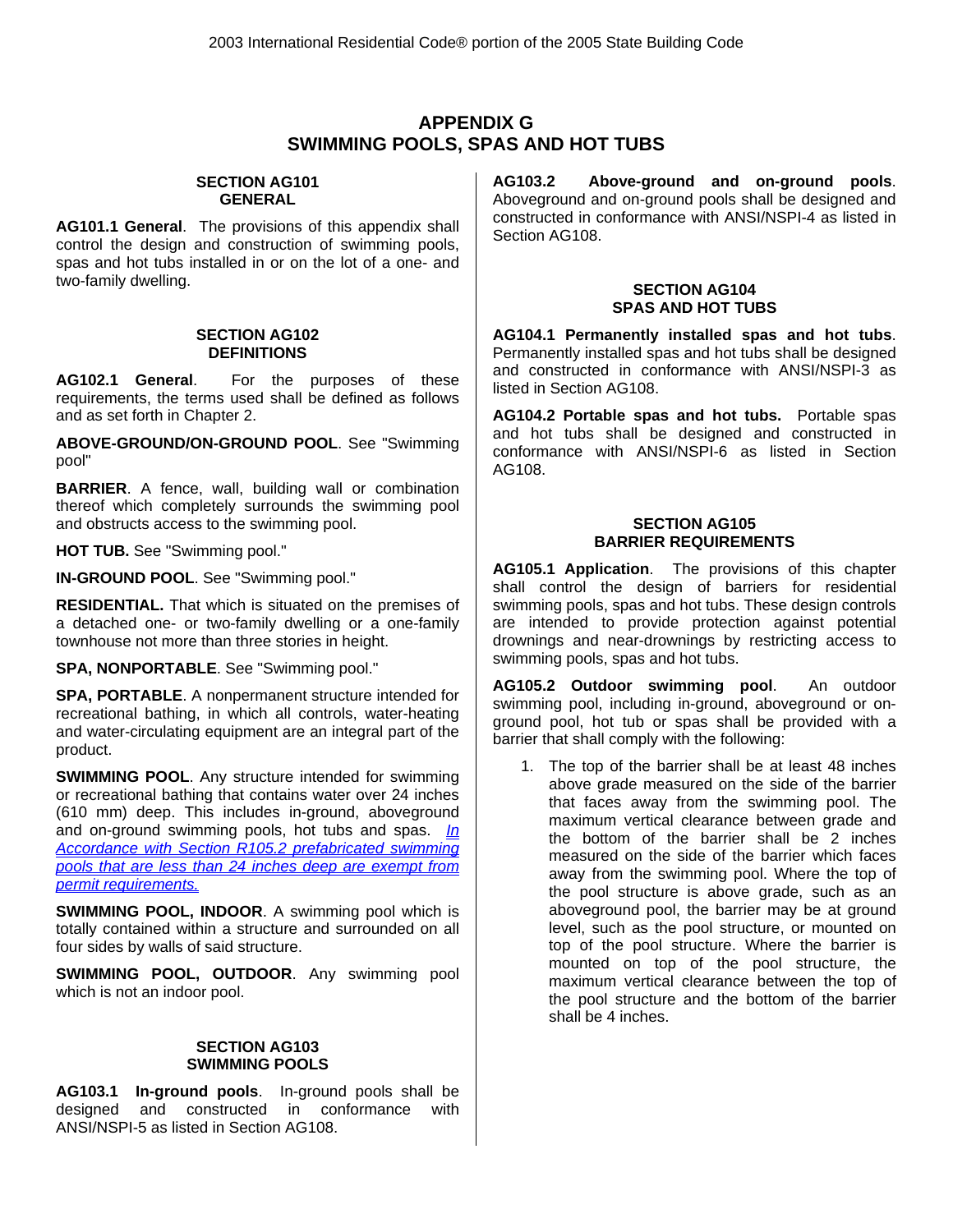

- 2. Openings in the barrier shall not allow passage of a 4-inch-diameter sphere.
- 3. Solid barriers that do not have openings, such as masonry or stone walls, shall not contain indentations or protrusions except for normal construction tolerances and tooled masonry joints.
- 4. Where the barrier is composed of horizontal and vertical members and the distance between the tops of the horizontal members is less than 45 inches, the horizontal members shall be located on the swimming pool side of the barrier. Spacing between vertical members shall not exceed 1 3/4 inches in width. Where there are decorative cutouts within vertical or horizontal members, spacing within the cutouts shall not exceed 1 3/4 inches in width.



5. Where the barrier is composed of horizontal and vertical members and the distance between the tops of the horizontal members is 45 inches or more, spacing between vertical members shall not allow passage of a 4 inch diameter sphere. Where

there are decorative cutouts within vertical members, spacing within the cutouts shall not exceed 1 3/4 inches in width.

6. Maximum mesh size for chain link fences shall be a 2 ¼ inch square unless the fence is provided with slats fastened at the top or the bottom which reduce the openings to not more than 1 ¾ inches.



7. Where the barrier is composed of diagonal members, such as a lattice fence, the maximum opening formed by the diagonal members shall not be more than 1 3/4 inches.



8. Access gates shall comply with the requirements of Section AG105.2, Items 1 through 7, and shall be equipped to accommodate a locking device. Pedestrian access gates shall open outward away from the pool and shall be self-closing and have a self-latching device. Gates other than pedestrian access gates shall have a self-latching device. Where the release mechanism of the self-latching device is located less than 54 inches from the bottom of the gate, the release mechanism and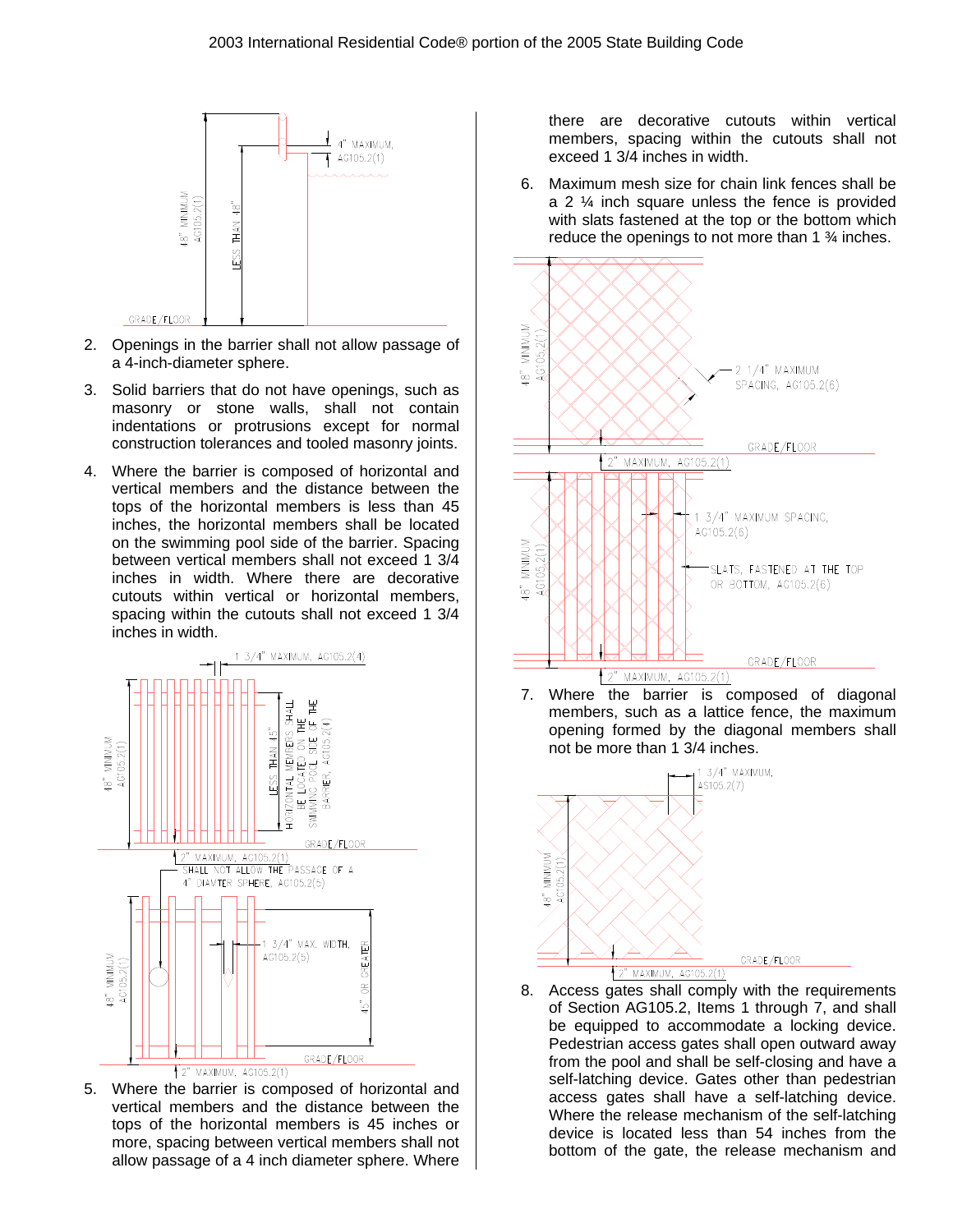surrounding openings shall comply with the following: The release mechanism shall be located on the pool side of the gate at least 3 inches below the top of the gate, and the gate and barrier shall have no opening greater than 1/2 inch within 18 inches of the release mechanism.



- 9. Where a wall of a dwelling serves as part of the barrier one of the following conditions shall be met:
	- 9.1. The pool shall be equipped with a power safety cover in compliance with ASTM F1346-91; or
	- 9.2. All doors with direct access to the pool through that wall shall be equipped with an alarm that produces an audible warning when the door and its screen, if present, are opened. The alarm shall sound continuously for a minimum of 30 seconds within 7 seconds after the door and its screen, if present, are opened and be capable of being heard throughout the house during normal activities. The alarm shall automatically reset under all conditions. The alarm system shall be equipped with a manual means, such as touchpad or switch, to temporarily deactivate the alarm for a single opening. Such deactivation shall last for not more than 15 seconds. The deactivation switch(es) shall be located at least 54 inches above the threshold of the door; or
	- 9.3. All doors with direct access to the pool through that wall shall be equipped with a self-closing and self-latching device with the release mechanism located a minimum of 54 inches above the door threshold. Swinging doors shall open away from the pool area.
- 10. Where an aboveground or on-ground pool structure is used as a barrier or where the barrier is mounted on top of the pool structure, and the means of access is a ladder or steps, then the ladder or steps shall be surrounded by a barrier

which meets the requirements of Section AG105.2 Items 1 through 9.



**AG105.3 Indoor swimming pool**. All walls surrounding an indoor swimming pool shall comply with Section AG105.2, Item 9.

**AG105.4 Prohibited locations**. Barriers shall be located so as to prohibit permanent structures, equipment or similar objects from being used to climb the barriers.

**AG105.5 Barrier exceptions**. Spas or hot tubs with a safety cover which complies with ASTM F 1346, as listed in Section AG107, shall be exempt from the provisions of this appendix.

**AG105.6 Temporary enclosure.** A temporary enclosure shall be installed prior to the commencement of the installation of any in-ground swimming pool unless the permanent barrier specified in Section AG105.2 is in place prior to the commencement of the installation. The temporary enclosure shall be a minimum of 4 feet in height, shall have no openings that will allow passage of a 4-inch sphere and shall be equipped with a positive latching device on any openings.

**AG105.7 Pool alarm.** No building permit shall be issued for the construction or substantial alteration of a swimming pool at a residence occupied by, or being built for, one or more families unless a pool alarm is installed with the swimming pool. As used in this section, "pool alarm" means a device that emits a sound of at least 50 decibels when a person or an object weighing 15 pounds or more enters the water in a swimming pool.

> **Exception:** Hot tubs and portable spas shall be exempt from this requirement.

# **SECTION AG106 ENTRAPMENT PROTECTION FOR SWIMMING POOL AND SPA SUCTION OUTLETS**

**AG106.1 General**. Suction outlets shall be designed to produce circulation throughout the pool or spa. Single outlet systems, such as automatic vacuum cleaner systems, or other such multiple suction outlets whether isolated by valves or otherwise shall be protected against user entrapment.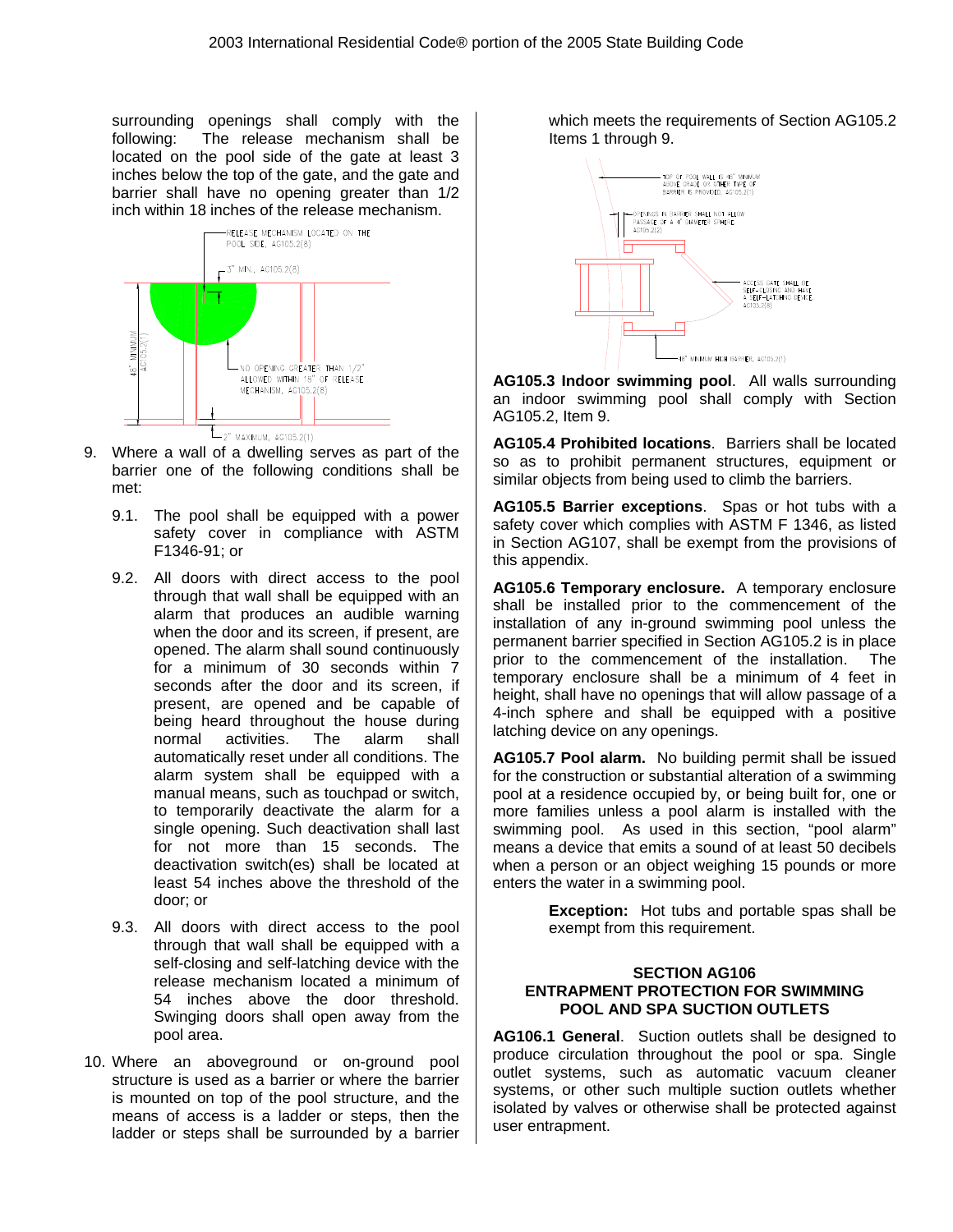**AG106.2 Suction fittings**. All Pool and Spa suction outlets shall be provided with a cover that conforms with ANSI/ASME A112.19.8M, or a 12" x 12" drain grate or larger, or an approved channel drain system.

**Exception**: Surface skimmers

**AG106.3 Atmospheric vacuum relief system required**. All pool and spa single or multiple outlet circulation systems shall be equipped with atmospheric vacuum relief should grate covers located therein become missing or broken. Such vacuum relief systems shall include at least one approved or engineered method of the type specified herein, as follows:

> 1. Safety vacuum release system conforming to ASME A112.19.17, or

2. An approved gravity drainage system

**AG106.4 Dual drain separation**. Single or multiple pump circulation systems shall be provided with a minimum of two (2) suction outlets of the approved type. A minimum horizontal or vertical distance of three (3) feet shall separate such outlets. These suction outlets shall be piped so that water is drawn through them simultaneously through a vacuum relief-protected line to the pump or pumps.

**AG106.5 Pool cleaner fittings**. Where provided, vacuum or pressure cleaner fitting(s) shall be located in an accessible position(s) at least (6) inches and not greater than twelve (12) inches below the minimum operational water level or as an attachment to the skimmer(s).

# **SECTION AG107 ABBREVIATIONS**

# **AG107.1 General**.

ANSI—American National Standards Institute 11 West 42nd Street, New York, NY 10036

ASTM—American Society for Testing and Materials 1916 Race Street, Philadelphia, PA 19103

NSPI—National Spa and Pool Institute 2111 Eisenhower Avenue, Alexandria, VA 22314

# **SECTION AG108 STANDARDS**

# **AG108.1 General**.

# **ANSI/NSPI**

ANSI/NSPI-3-99 Standard for Permanently Installed Residential Spas AG104.1

ANSI/NSPI-4-99 Standard for Above-ground/On-ground Residential Swimming Pools AG103.2

ANSI/NSPI-5-03 Standard for Residential In-ground Swimming Pools AG103.1

ANSI/NSPI-6-99 Standard for Residential Portable Spas AG104.2

ANSI/ASME A112.19.8M-1987 Suction (R1996) Fittings for Use in Swimming Pools, Wading Pools, Spas, Hot Tubs and Whirlpool Bathing Appliances AG106.2

# **ASTM**

ASTM F 1346-91 (2003) Performance Specification for Safety Covers and Labeling Requirements for All Covers for Swimming Pools, Spas and Hot Tubs AG105.2, AG105.5

# **ASME**

ASME A112.19.17 2002 Manufacturers Safety Vacuum Release Systems (SVRS) for Residential and Commercial Swimming Pool, Spa, Hot Tub and Wading Pool AG106.3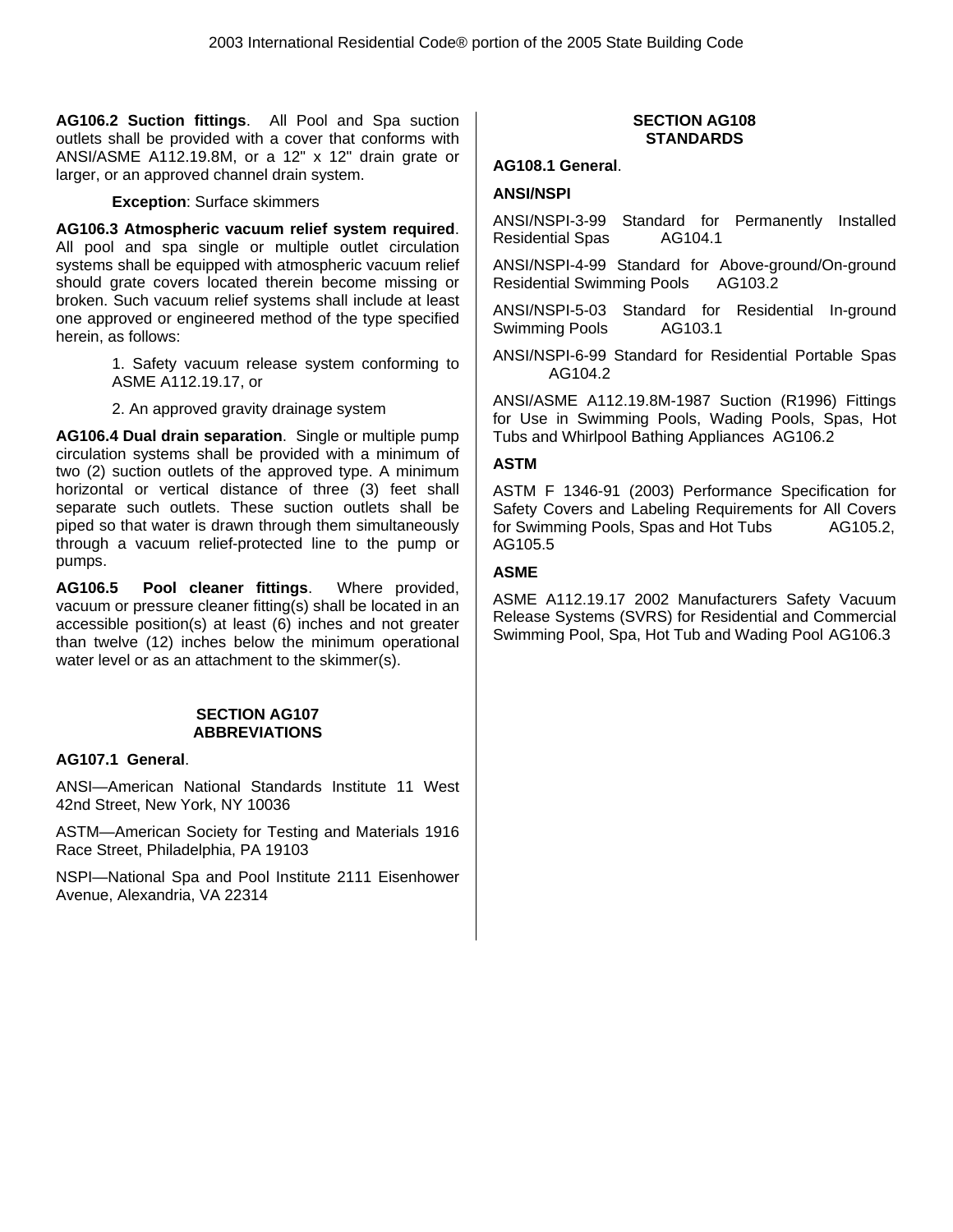# **2003 INTERNATIONAL ENERGY CONSERVATION CODE**

**504.3 Swimming pools**. Swimming pools shall be provided with energy-conserving measures in accordance with Section 504.3.1 through 504.3.3.

**504.3.1 On-off switch**. All pool heaters shall be equipped with an ON-OFF switch mounted for easy access to allow shutting off the operation of the heater without adjusting the thermostat setting and to allow restarting without relighting the pilot light.

**504.3.2 Pool covers**. Heated swimming pools shall be equipped with a pool cover.

> **Exception:** Outdoor pools deriving more than 20 percent of the energy for heating from renewable sources (computed over an operating season) are exempt from this requirement.

**504.3.3 Time clocks.** Time clocks shall be installed so that the pump can be set to run in the off-peak electric demand period and can be set for the minimum time necessary to maintain the water in a clear and sanitary condition in keeping with applicable health standards.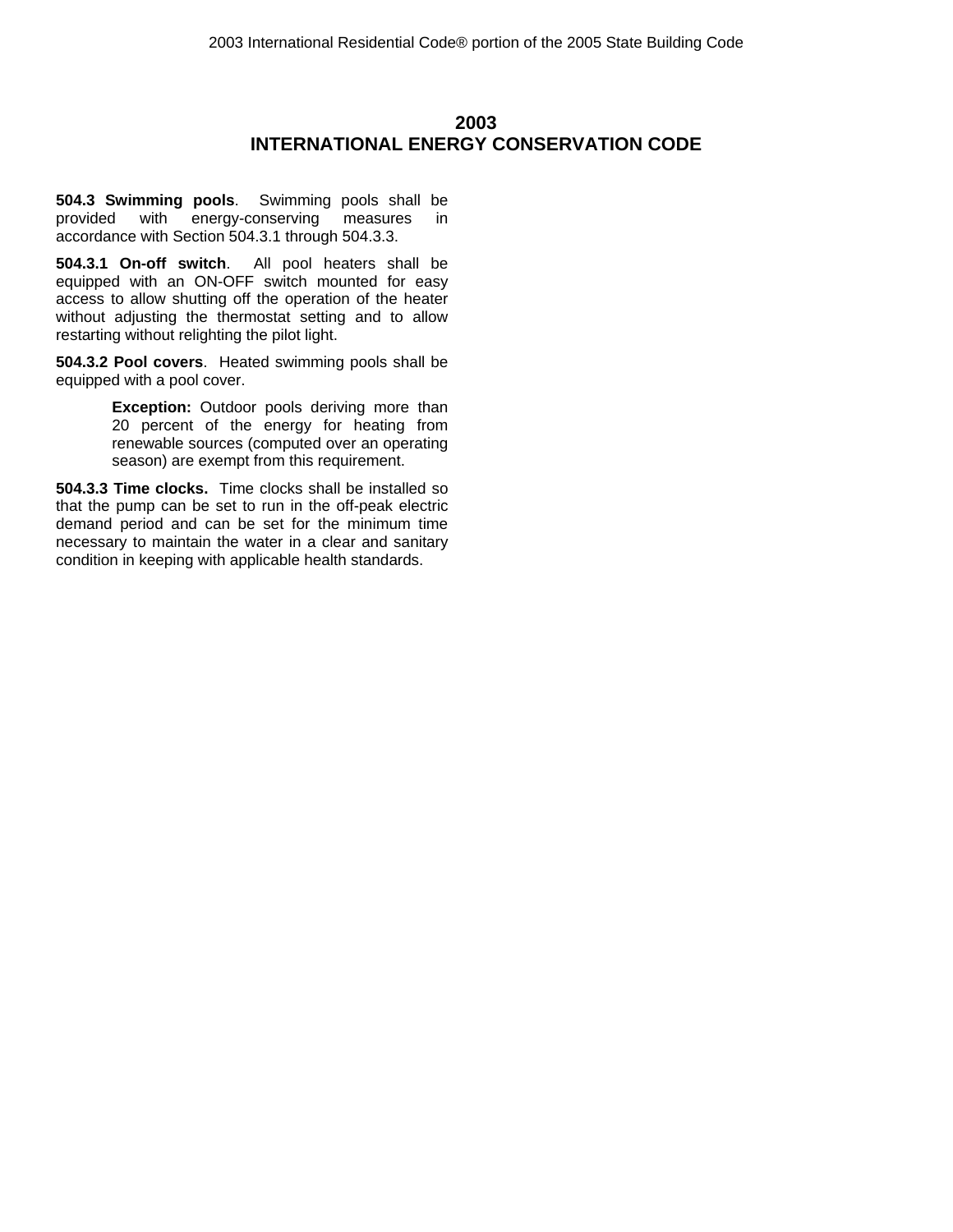# **Chapter 41 SWIMMING POOLS**

#### **E4101 GENERAL**

**E4101.1 Scope**. The provisions of this chapter shall apply to the construction and installation of electric wiring and equipment associated with all swimming pools, wading pools, decorative pools, fountains, hot tubs and spas, and hydro massage bathtubs, whether permanently installed or storable, and shall apply to metallic auxiliary equipment, such as pumps, filters and similar equipment. Sections E4102 through E4106 provide general rules for permanent pools, spas and hot tubs. Section E4107 provides specific rules for storable pools. Section E4108 provides specific rules for spas and hot tubs. Section E4109 provides specific rules for hydro massage bathtubs.

# **E4101.2 Definitions**.

**CORD- AND PLUG-CONNECTED LIGHTING ASSEMBLY**. Alighting assembly consisting of a cord and plug connected transformer and a lighting fixture intended for installation in the wall of a spa, hot tub, or storable pool.

**DRY-NICHE LUMINAIRE**. A luminaire intended for installation in the wall of a pool or fountain in a niche that is sealed against the entry of pool water.

**FORMING SHELL**. A structure designed to support a wet niche lighting fixture assembly and intended for mounting in a pool or fountain structure.

**FOUNTAIN**. Fountains, ornamental pools, display pools, and reflection pools. The definition does not include drinking fountains.

**HYDROMASSAGE BATHTUB.** A permanently installed bathtub equipped with a recirculating piping system, pump, and associated equipment. It is designed so it can accept, circulate and discharge water upon each use.

**MAXIMUM WATER LEVEL**. The highest level that water can reach before it spills out.

**NO-NICHE LUMINAIRE**. A luminaire intended for installation above or below the water without a niche.

**PACKAGED SPA OR HOT TUB EQUIPMENT ASSEMBLY**. A factory-fabricated unit consisting of watercirculating, heating and control equipment mounted on a common base, intended to operate a spa or hot tub. Equipment may include pumps, air blowers, heaters, luminaires, controls and sanitizer generators.

**PERMANENTLY INSTALLED SWIMMING AND WADING POOLS**. Those that are constructed in the ground or partially in the ground, and all others capable of holding water with a depth greater than 42 inches (1067 mm), and all pools installed inside of a building, regardless of water depth, whether or not served by electrical circuits of any nature.

**POOLCOVER, ELECTRICALLY OPERATED**. Motordriven equipment designed to cover and uncover the water surface of a pool by means of a flexible sheet or rigid frame.

**SELF-CONTAINED SPA OR HOT TUB**. A factoryfabricated unit consisting of a spa or hot tub vessel with all water-circulating, heating and control equipment integral to the unit. Equipment may include pumps, air blowers, heaters, luminaires, controls and sanitizer generators.

**SPA OR HOT TUB**. A hydro massage pool, or tub for recreational or therapeutic use, not located in health care facilities, designed for immersion of users, and usually having a filter, heater, and motor-driven blower. They are installed indoors or outdoors, on the ground or supporting structure, or in the ground or supporting structure. Generally, a spa or hot tub is not designed or intended to have its contents drained or discharged after each use.

**STORABLE SWIMMING OR WADING POOL**. Those that are constructed on or above the ground and are capable of holding water with a maximum depth of 42 inches (1067 mm), or a pool with nonmetallic, molded polymeric walls or inflatable fabric walls regardless of dimension.

**THROUGH-WALL LIGHTING ASSEMBLY**. A lighting assembly intended for installation above grade, on or through the wall of a pool, consisting of two interconnected groups of components separated by the pool wall.

**WET-NICHE LUMINAIRE**. A luminaire intended for installation in a forming shell mounted in a pool or fountain structure where the luminaire will be completely surrounded by water.

# **E4102**

# **WIRING METHODS FOR POOLS, SPAS, HOT TUBS AND HYDROMASSAGE BATHTUBS**

**E4102.1 General**. Wiring methods used in conjunction with permanently installed swimming pools, spas, hot tubs or hydro massage bathtubs shall be installed in accordance with Table E4102.1 and Chapter 37 except as otherwise stated in this section. Storable swimming pools shall comply with Section E4107.

**E4102.2 Flexible cords.** Flexible cords used in conjunction with a pool, spa, hot tub or hydro massage bathtub shall be installed in accordance with the following:

> 1. For other than underwater luminaires, fixed or stationary equipment, rated at 20 amperes or less shall be permitted to be connected with a flexible cord to facilitate the removal or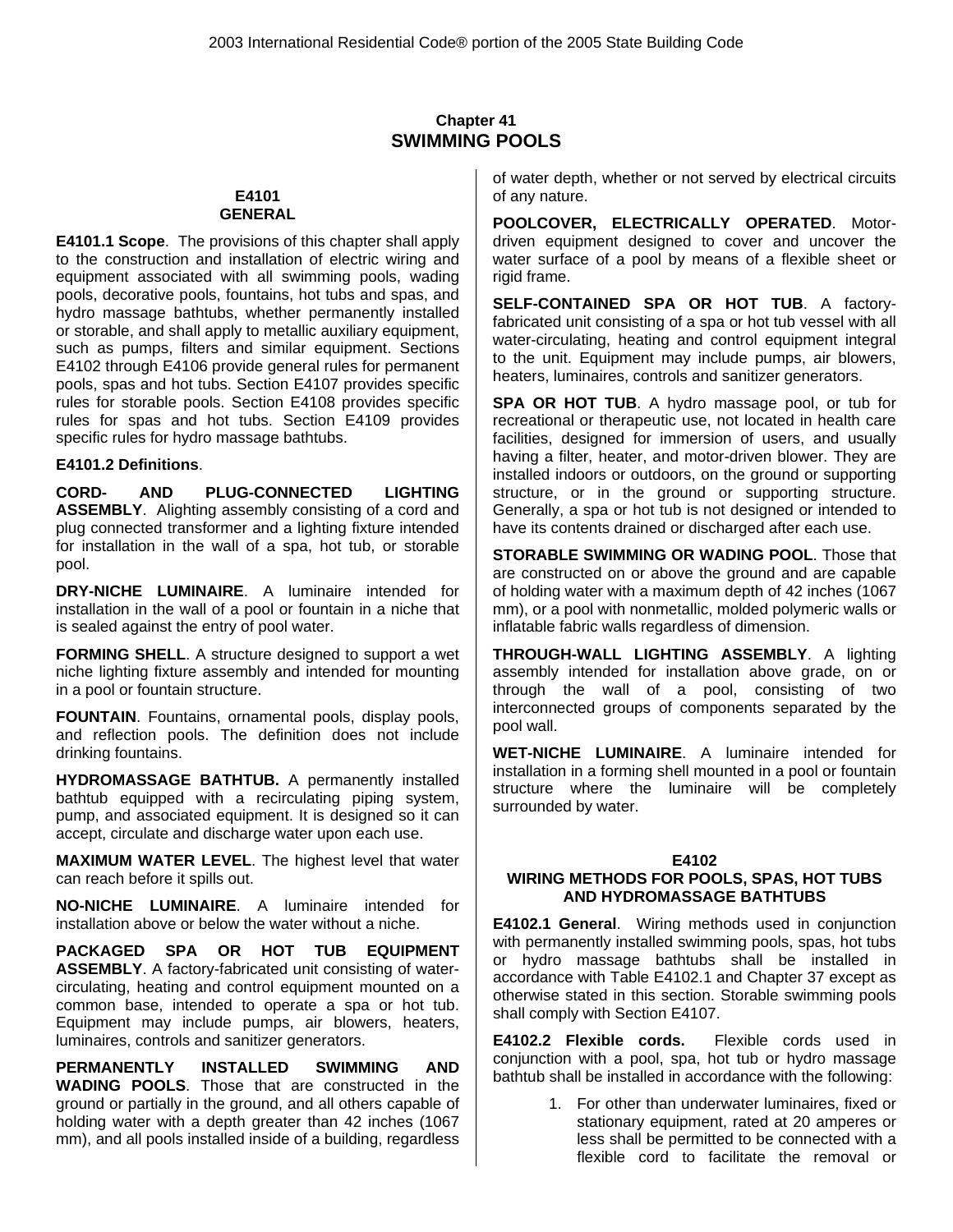disconnection for maintenance or repair. For other than storable pools, the flexible cord shall not exceed 3 feet (914 mm) in length. Cords that supply swimming pool equipment, shall have a copper equipment grounding conductor not smaller than 12 AWG and shall be provided with a grounding-type attachment plug.

2. Flexible cord that is supplied as part of a listed underwater swimming pool lighting luminaire shall be permitted to be installed in any of the permitted wiring methods from the luminaire to a deck box or other enclosure. Splices shall not be made within a raceway. The equipment grounding conductor shall be an insulated copper conductor that is not smaller than the supply conductors and not smaller than 16 AWG.

- 3. A listed packaged spa or hot tub installed outdoors that is GFCI protected, shall be permitted to be cord and plug connected provided that such cord does not exceed 15 feet (4572 mm) in length.
- 4. A listed packaged spa or hot tub rated at 20 amperes or less and installed indoors shall be permitted to be cord and plug connected to facilitate maintenance and repair.
- 5. For other than underwater and storable pool lighting luminaire, the requirements of Item1 shall apply to any cord equipped luminaire that is located within 16 feet (4877 mm) radially from any point on the water surface.

| <b>WIRING LOCATION OR PURPOSE</b>                                                                                                                | AC, FMC,<br>NM, SR,<br>$SE^B$ | EMT <sup>c</sup> | <b>ENT</b> <sup>B</sup> | IMC.<br>RMC.<br><b>RNC</b> | <b>LFMC</b> | <b>LFNMC</b>   | UF             | МC                        | <b>Flex</b><br>Cord <sup>9</sup> |
|--------------------------------------------------------------------------------------------------------------------------------------------------|-------------------------------|------------------|-------------------------|----------------------------|-------------|----------------|----------------|---------------------------|----------------------------------|
| Panelboard(s) that supply pool equipment: from<br>service equipment to panelboard                                                                | $A^e$                         | A                |                         | A                          |             | A              | $A^E$          | $\mathsf{A}^{\mathsf{E}}$ | Α                                |
| Wet-niche and no-niche luminaires: from branch<br>circuit OCPD to deck or junction box                                                           |                               | A                | A                       | A                          |             | A              |                |                           |                                  |
| Wet-niche and no-niche luminaires: from deck or<br>junction box to forming shell                                                                 |                               | -                |                         | $A^D$                      |             | A              |                |                           | A                                |
| Dry niche: from branch circuit OCPD to luminaires                                                                                                |                               | A                | A                       | A                          | ۰           | A              | ۰              |                           | $\overline{\phantom{0}}$         |
| Pool-associated motors: from branch circuit OCPD to<br>motor                                                                                     | A                             | A                | A                       | A                          | $A^F$       | $A^F$          | $A^B$          | A                         | A                                |
| Packaged or self-contained outdoor spas and hot tubs<br>with underwater luminaire: from branch circuit OCPD<br>to spa or hot tub                 |                               | A                | A                       | A                          | -           | $A^F$          |                |                           | A                                |
| Packaged or self-contained outdoor spas and hot tuds<br>without underwater luminaire: from branch circuit<br>OCPD to spa or hot tub              | A                             | A                | A                       | A                          | $A^F$       | $\overline{A}$ | A <sup>F</sup> | $A^B$                     | Α                                |
| Indoor spa and hot tubs, hydromassage bathtubs, and<br>other pool, spa or hot tub associated equipment: from<br>branch circuit OCPD to equipment | A                             | A                | A                       | A                          | A           | A              | A              | A                         | A                                |

| <b>TABLE E4102.1</b>                                                 |  |
|----------------------------------------------------------------------|--|
| <b>ALLOWABLE APPLICATIONS FOR WIRING METHODS</b> a, b, c, d, e, f, g |  |

For SI: 1 foot =  $304.8$  mm.

a. For all wiring methods, see Section E4105.2 for equipment grounding conductor requirements.

b. Limited to use within buildings.

c. Limited to use on or within buildings.

d. Metal conduit shall be constructed of brass or other approved corrosion resistant metal.

e. Permitted only for existing feeder panelboards where the equipment grounding conductor is insulated or covered.

f. Limited to use in lengths not to exceed 3 feet at pool, spa or hot tub equipment where flexibility is necessary.

g. Flexible cord shall be installed in accordance with Section E4102.2.

# **E4103**

# **EQUIPMENT LOCATION AND CLEARANCES**

**E4103.1 Receptacle outlets**. Receptacles outlets shall be installed and located in accordance with Sections E4103.1.1 through E4103.1.5. Distances shall be measured as the shortest path that an appliance supply cord connected to the receptacle would follow without penetrating a floor, wall, ceiling, doorway with hinged or sliding door, window opening, or other effective permanent barrier.

> **E4103.1.1 Location**. Receptacles that provide power for water-pump motors or other loads directly related to the circulation and sanitation

system shall be permitted to be located between 5 feet and 10 feet (1524 mm and 3048 mm) from the inside walls of pools and outdoor spas and hot tubs, and, where so located, shall be single and of the locking and grounding type and shall be protected by ground-fault circuit interrupters.

Other receptacles on the property shall be located not less than 10 feet (3048 m) from the inside walls of pools and outdoor spas and hot tubs.

**E4103.1.2 Where required**. At least one 125-volt 15- or 20-ampere receptacle supplied by a general-purpose branch circuit shall be located a minimum of 10 feet (3048 mm) from and not more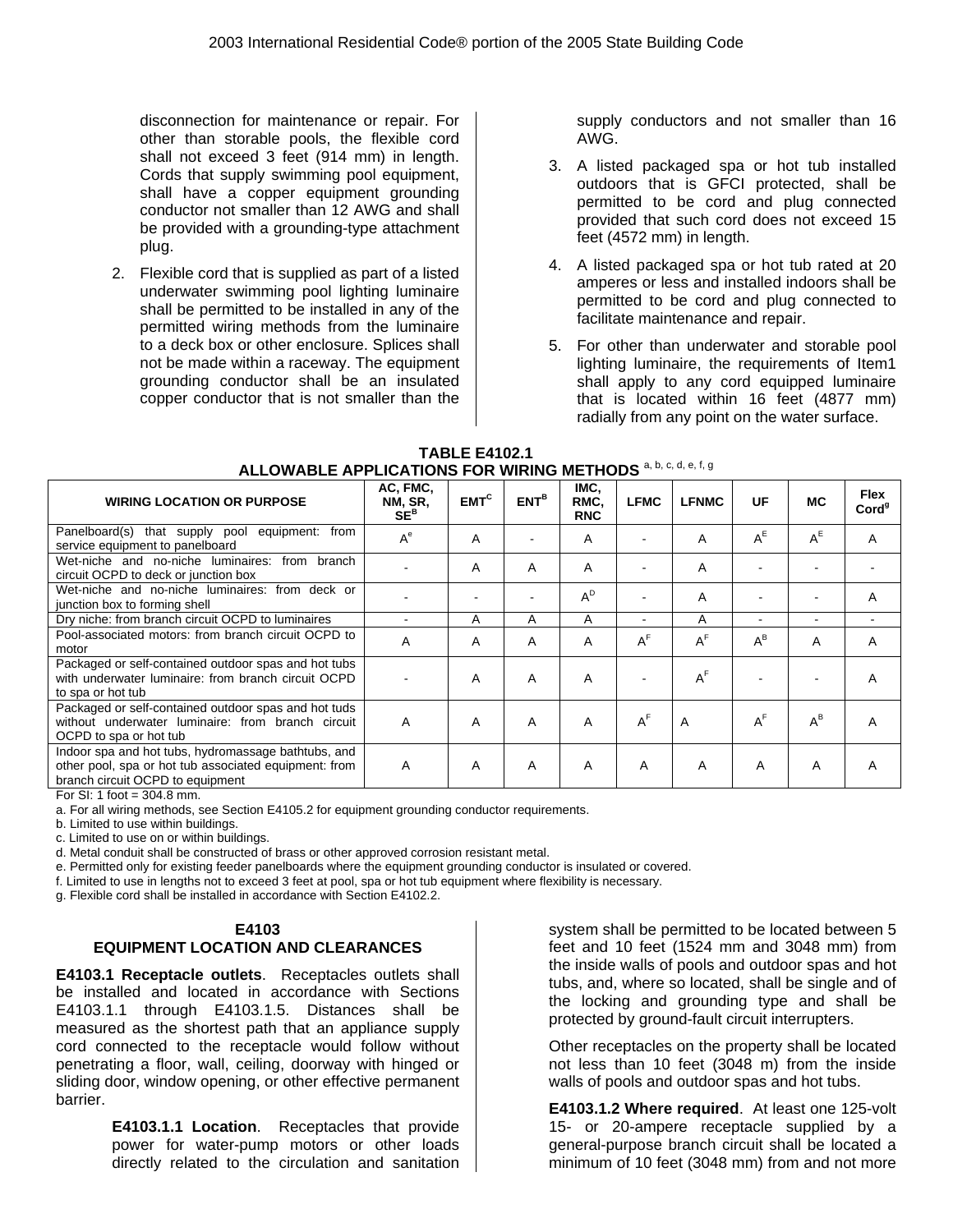than 20 feet (6096 mm) from the inside wall of pools and outdoor spas and hot tubs. This receptacle shall be located not more than 6 feet, 6 inches (1981 mm) above the floor, platform or grade level serving the pool, spa or hot tub.

**E4103.1.3 GFCI protection**. All 125-volt receptacles located within 20 feet (6096 mm) of the inside walls of pools and outdoor spas and hot tubs shall be protected by a ground-fault circuitinterrupter.

**E4103.1.4 Indoor locations**. Receptacles shall be located not less than 5 feet (1524 mm) from the inside walls of indoor spas and hot tubs. A minimum of one 125-volt receptacle shall be located between 5 feet (1524 mm) and 10 feet (3048 mm) from the inside walls of indoor spas or hot tubs.

**E4103.1.5 Indoor GFCI protection**. One hundred twenty-five-volt receptacles located within 10 feet (3048 mm) of the inside walls of spas and hot tubs installed indoors shall be protected by ground-fault circuit-interrupters. One hundred twenty-five-volt receptacles located within 5 feet (1524 mm) of the inside walls of hydro massage bathtubs shall be protected by a ground-fault circuit-interrupter.

**E4103.2 Switching devices**. Switching devices shall be located not less than 5 feet (1524 mm) horizontally from the inside walls of pools, spas and hot tubs except where separated from the pool, spa or hot tub by a solid fence, wall, or other permanent barrier. Switching devices located in a room or area containing a hydro massage bathtub shall be located in accordance with the general requirements of this code.

**E4103.3 Disconnecting means**. An accessible disconnecting means to disconnect all ungrounded conductors for all utilization equipment, other than lighting, shall be provided and located within sight from all pools, spas, and hot tub equipment, and shall be located not less than 5 feet (1524 mm) from the inside walls of the pool, spa or hot tub.

**E4103.4 Luminaires and ceiling fans.** Lighting outlets, luminaires, and ceiling-suspended paddle fans shall be installed and located in accordance with Sections E4103.4.1 through E4103.4.5.

> **E4103.4.1 Outdoor location**. In outdoor pool, outdoor spas and outdoor hot tubs areas, luminaires, lighting outlets, and ceiling-suspended paddle fans shall not be installed over the pool or over the area extending 5 feet (1524 mm) horizontally from the inside walls of a pool except where no part of the luminaire or ceilingsuspended paddle fan is less than 12 feet (3658 mm) above the maximum water level.

**E4103.4.2 Indoor locations**. In indoor pool areas, the limitations of Section E4103.4.1 shall apply except where the luminaires, lighting outlets and ceiling-suspended paddle fans comply with all of the following conditions:

- 1. The luminaires are of a totally enclosed type; and
- 2. A ground-fault circuit interrupter is installed in the branch circuit supplying the luminaires or ceiling suspended (paddle) fans; and
- 3. The distance from the bottom of the luminaire or ceiling-suspended (paddle) fan to the maximum water level is not less than 7 feet, 6 inches (2286 mm).

**E4103.4.3 Existing lighting outlets and luminaires.** Existing lighting outlets and luminaires that are located within 5 feet (1524 mm) horizontally from the inside walls of pools and outdoor spas and hot tubs shall be permitted to be located not less than 5 feet (1524 mm) vertically above the maximum water level, provided that such luminaires and outlets are rigidly attached to the existing structure and ground-fault circuit-interrupter protection is provided for the branch circuit that supplies such luminaires and outlets.

# **E4103.4.4 Indoor spas and hot tubs**.

1. Luminaires, lighting outlets, and ceiling-suspended paddle fans located over the spa or hot tub or within 5 feet (1524 mm) from the inside walls of the spa or hot tub shall be a minimum of 7 feet, 6 inches (2286 mm) above the maximum water level and shall be protected by a ground-fault circuit interrupter.

Luminaires, lighting outlets, and ceiling-suspended paddle fans that are located 12 feet (3658 mm) or more above the maximum water level shall not require ground-fault circuit interrupter protection.

- 2. Luminaires protected by a groundfault circuit interrupter and complying with Item 2.1. or 2.2. shall be permitted to be installed less than 7 feet, 6 inches (2286 mm) over a spa or hot tub.
- 2.1. Recessed luminaires shall have a glass or plastic lens and nonmetallic or electrically isolated metal trim, and shall be suitable for use in damp locations.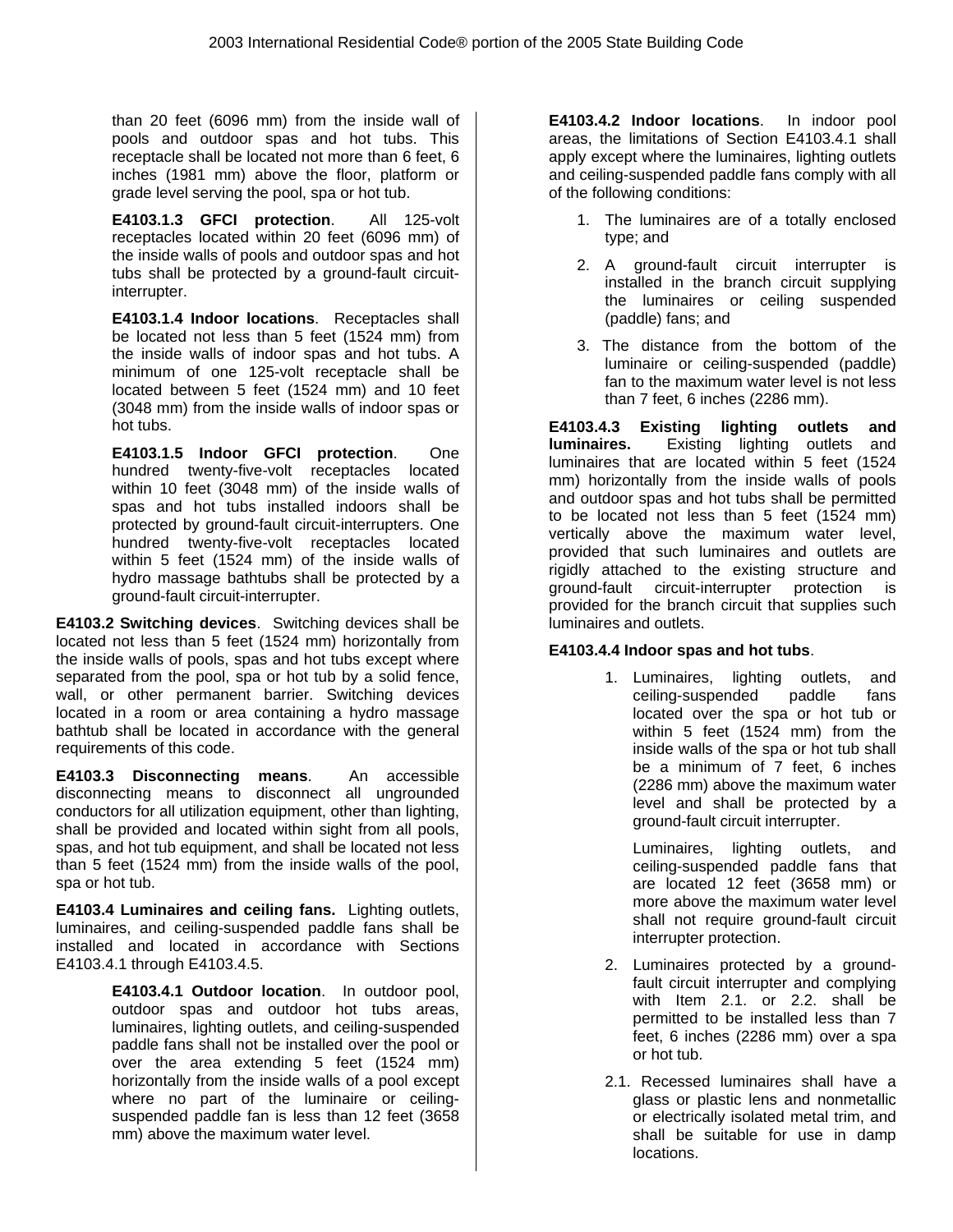2.2. Surface-mounted luminaires shall have a glass or plastic globe and a nonmetallic body or a metallic body isolated from contact. Such luminaires shall be suitable for use in damp locations.

**E4103.4.5 GFCI protection**. Luminaires and outlets that are installed in the area extending between 5 feet (1524 mm) and 10 feet (3048 mm) from the inside walls of pools and outdoor spas and hot tubs shall be protected by ground fault circuit-interrupters except where such fixtures and outlets are installed not less than 5 feet (1524 mm) above the maximum water level and are rigidly attached to the structure.

**E4103.5 Overhead conductor clearances**. Except where installed with the clearances specified in Table E4103.5, the following parts of pools and outdoor spas and hot tubs shall not be placed under existing servicedrop conductors or any other open overhead wiring; nor shall such wiring be installed above the following:

> 1. Pools and the areas extending 10 feet (3048 mm) horizontally from the inside of the walls of the pool;

- 2. Diving structures; or
- 3. Observation stands, towers, and platforms.

Utility-owned, -operated and -maintained communications conductors, community antenna system coaxial cables and the supporting messengers shall be permitted at a height of not less than 10 feet (3048 mm) above swimming and wading pools, diving structures, and observation stands, towers, and platforms.

**E4103.6 Underground wiring**. Underground wiring shall not be installed under or within the area extending 5 feet (1524 mm) horizontally from the inside walls of pools and outdoor hot tubs and spas except where the wiring is installed to supply pool, spa or hot tub equipment or where space limitations prevent wiring from being routed 5 feet (1524 mm) or more horizontally from the inside walls. Where installed within 5 feet (1524 mm) of the inside walls, the wiring method shall be rigid metal conduit, intermediate metal conduit or a nonmetallic raceway system. Metal conduit shall be corrosion resistant and suitable for the location. The minimum raceway burial depth shall be in accordance with Table E4103.6.

| UVERNEAD CONDUCTOR CLEARANCES                                                                                                            |                                                                                                                                                      |                                                              |                           |  |  |
|------------------------------------------------------------------------------------------------------------------------------------------|------------------------------------------------------------------------------------------------------------------------------------------------------|--------------------------------------------------------------|---------------------------|--|--|
| <b>INSULATED SUPPLY OR SERVICE</b><br>DROP CABLES, 0-750 VOLTS TO                                                                        |                                                                                                                                                      | ALL OTHER SUPPLY OR SERVICE DROP<br><b>CONDUCTORS (feet)</b> |                           |  |  |
|                                                                                                                                          | <b>GROUND, SUPPORTED ON AND</b>                                                                                                                      | Voltage to ground                                            |                           |  |  |
|                                                                                                                                          | <b>CABLED TOGETHER WITH AN</b><br><b>EFFECTIVELY GROUNDED BARE</b><br><b>MESSENGER OR EFFECTIVELY</b><br><b>GROUNDED NEUTRAL CONDUCTOR</b><br>(feet) | $0-15$ kV                                                    | Greater than 15- to 50 kV |  |  |
| A. Clearance in any direction to the<br>water level, edge of water surface, base<br>of diving platform, or permanently-<br>anchored raft | 22                                                                                                                                                   | 25                                                           | 27                        |  |  |
| B. Clearance in any direction to the<br>diving platform                                                                                  | 14                                                                                                                                                   | 17                                                           | 18                        |  |  |
| limit<br>C. Horizontal<br>οf<br>clearance<br>measured from inside wall of the pool                                                       | This limit shall extend to the outer edge of the structures listed in Rows (A) and (B) above but not less than<br>10 feet.                           |                                                              |                           |  |  |
| For SI: 1 foot = $304.8$ mm.                                                                                                             |                                                                                                                                                      |                                                              |                           |  |  |

#### **TABLE E4103.5 OVERHEAD CONDUCTOR CLEARANCES**

# **TABLE E4103.6 MINIMUM BURIAL DEPTHS**

| <b>WIRING METHOD</b>                                                      | <b>UNDERGROUND WIRING (inches)</b> |
|---------------------------------------------------------------------------|------------------------------------|
| Rigid metal conduit                                                       |                                    |
| Intermediate metal conduit                                                |                                    |
| Nonmetallic raceways listed for direct burial without concrete encasement |                                    |
| Other approved raceways <sup>®</sup>                                      |                                    |

For SI: 1 inch =  $25.4$  mm.

a. Raceways approved for burial only where concrete-encased shall require a concrete envelope not less than 2 inches in thickness.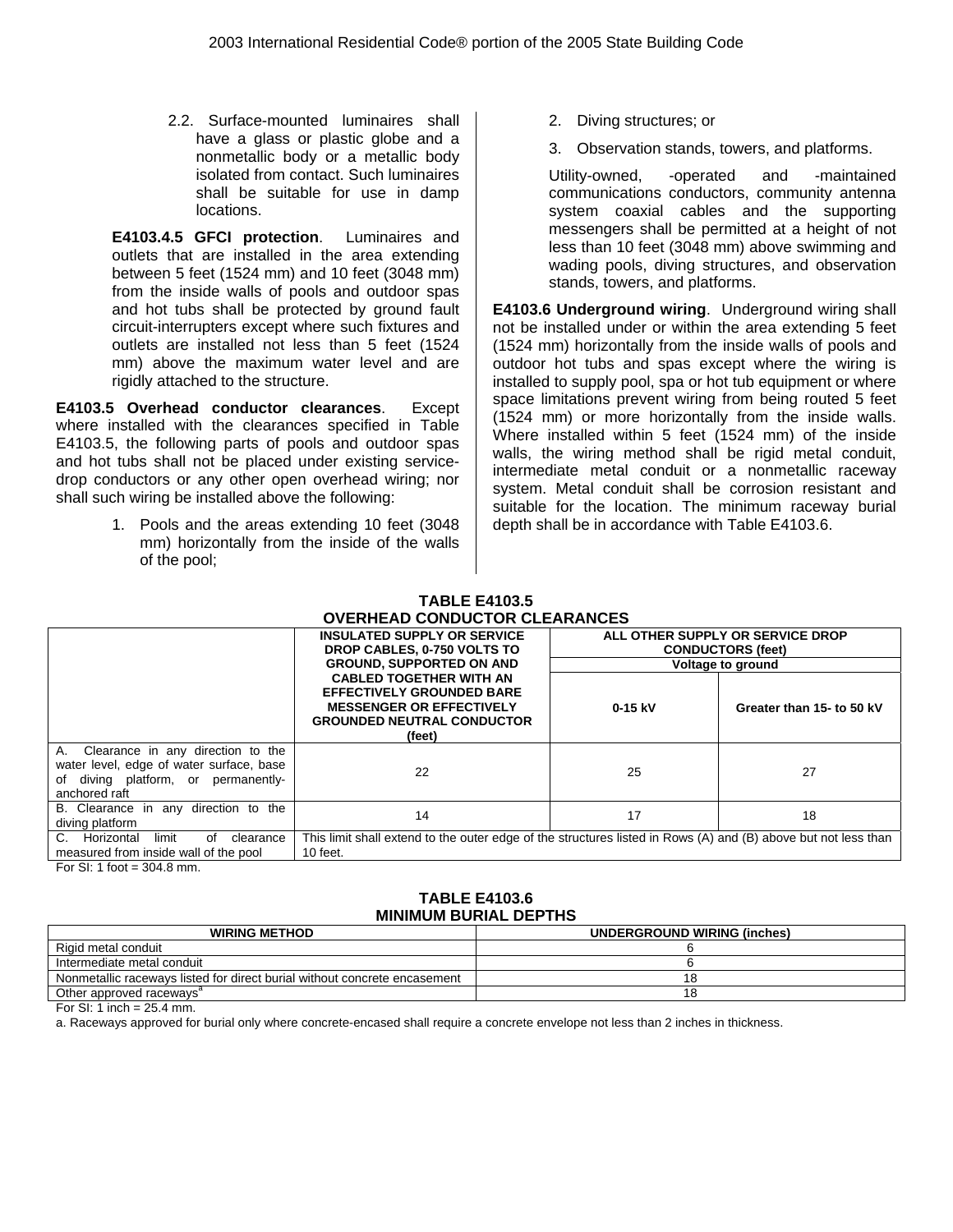#### **E4104 BONDING**

**E4104.1 Bonded parts**. The following parts shall be bonded together:

- 1. All metallic parts of pool, spa and hot tub structures, including the reinforcing metal of pool, spa and hot tub shells, coping stones, and decks. The usual steel tie wires shall be considered suitable for bonding the reinforcing steel together, and welding or special clamping shall not be required. Such tie wires shall be made tight. Where reinforcing steel is effectively insulated by a listed encapsulating nonconductive compound, at the time of manufacture and installation, it shall not be required to be bonded. Where reinforcing steel is encapsulated with a nonconductive compound, provisions shall be made for an alternate means to eliminate voltage gradients that would otherwise be provided by unencapsulated bonded reinforcing steel.
- 2. All forming shells and mounting brackets of no-niche luminaires except where a listed lowvoltage lighting system is used that does not require bonding.
- 3. All metal fittings within or attached to pool, spa and hot tub structures. Isolated parts that are not over 4 inches (102 mm) in any dimension and do not penetrate into the pool structure more than 1 inch (25.4 mm) shall not require bonding. The metal bands or hoops used to secure wooden staves for a hot tub or spa shall not be required to be bonded.
- 4. Metal parts of electrical equipment associated with pool, spa and hot tub water circulating systems, including pump motors and metal parts of equipment associated with pool covers, including electric motors. Metal parts of listed equipment incorporating an approved system of double insulation and providing a means for grounding internal nonaccessible, noncurrent-carrying metal parts shall not be bonded. Where a double-insulated waterpump motor is installed under the provisions of this section, a solid 8 AWG copper conductor that is of sufficient length to make a bonding connection to a replacement motor shall be extended from the bonding grid to an accessible point in the motor vicinity. Where there is no connection between the swimming pool bonding grid and the equipment grounding system for the premises, this bonding conductor shall be connected to the equipment grounding conductor of the motor circuit.

5. Metal-sheathed cables and raceways, metal piping and all fixed metal parts that are within 5 feet (1524 mm) horizontally of the inside walls of the pool, spa or hot tub and that are within 12 feet (3658 mm) above the maximum water level of the pool or any observation stands, towers or platforms, or from any diving structures, and that are not separated from the pool by a permanent barrier.

For pool water heaters rated at more than 50 amperes and having specific instructions regarding bonding and grounding, only those parts designated to bonded shall be bonded and only those parts designated to be grounded shall be grounded.

**E4104.2 Parts not required to be bonded.** Small conductive surfaces not likely to become energized, such as towel bars, mirror frames, and air and water jets and drain fittings that are not connected to metallic piping, and similar equipment installed on or within indoor spas and hot tubs shall not be required to be bonded.

**E4104.3 Methods of bonding**. It shall not be the intent to require that the 8 AWG or larger solid copper bonding conductor be extended or attached to any remote panelboard, service equipment, or any electrode, but only that it shall be employed to eliminate voltage gradients in the pool area as prescribed. Bonding shall be accomplished by one or more of the following methods:

> 1. Common Bonding Grid. The parts specified in Section E4104.1 above shall be connected to a common bonding grid with a solid copper conductor, insulated, covered, or bare, not smaller than 8 AWG. Connection shall be made by exothermic welding or by pressure connectors or clamps that are labeled as being suitable for the purpose and that are made of stainless steel, brass, copper or copper alloy.

The common bonding grid shall be permitted to be any of the following:

- 1.1. The structural reinforcing steel of a concrete pool where the reinforcing rods are bonded together by the usual steel tie wires made up tight or the equivalent; or
- 1.2. The wall of a bolted or welded metal pool; or
- 1.3. A solid copper conductor, insulated, covered, or bare, not smaller than 8 AWG.
- 2. For hot tubs and spas, metal to metal mounting on a common frame or base
- 3. The interconnection of threaded metal piping and fittings.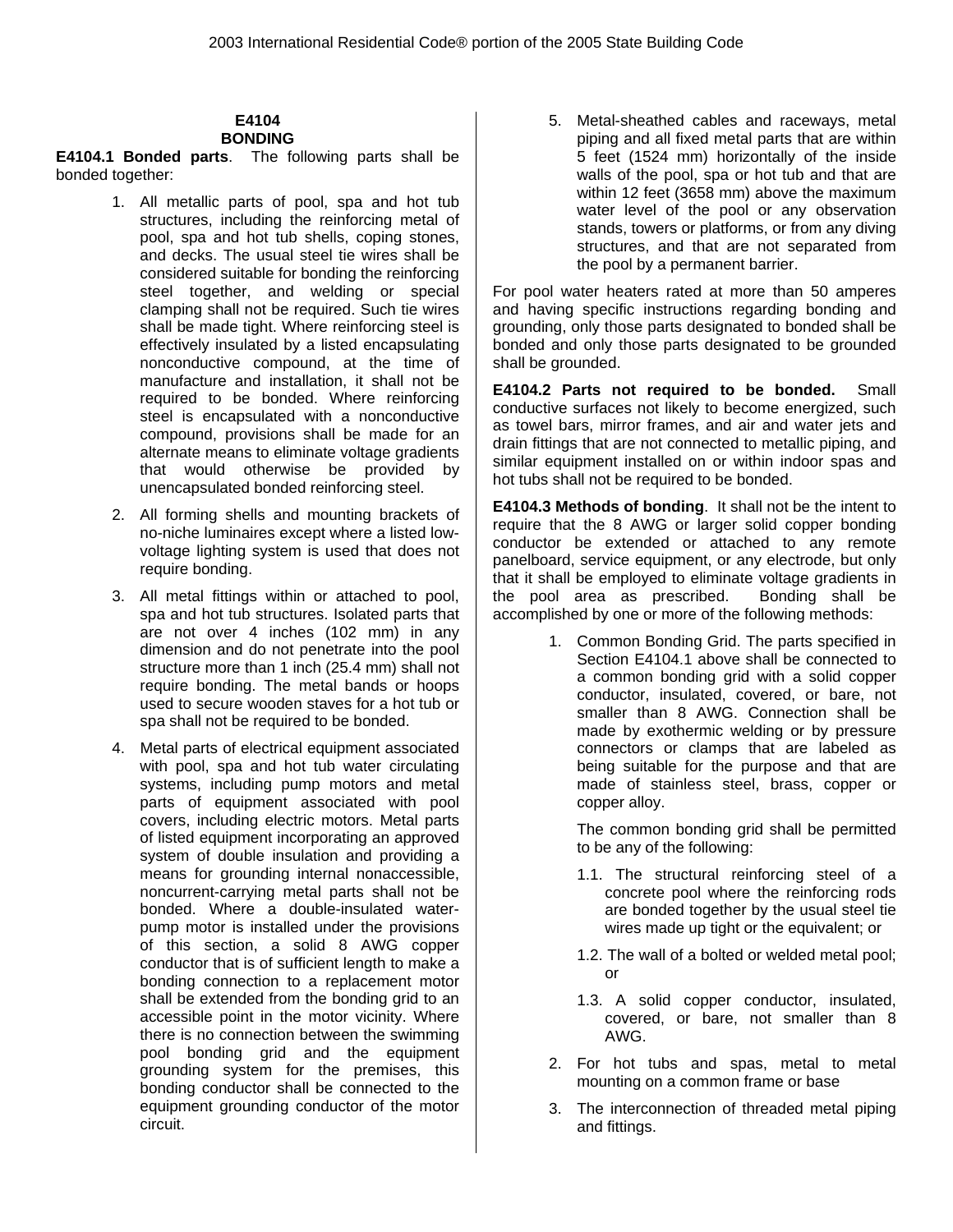# **E4105 GROUNDING**

**E4105.1 Equipment to be grounded**. The following equipment shall be grounded:

- 1. Wet-niche, dry-niche and no-niche underwater luminaires other than those low-voltage systems listed for the application without a grounding conductor.
- 2. All electrical equipment located within 5 feet (1524 mm) of the inside wall of the pool, spa or hut tub.
- 3. All electrical equipment associated with the recirculating system of the pool, spa or hot tub.
- 4. Junction boxes.
- 5. Transformer enclosures.
- 6. Ground-fault circuit-interrupters.
- 7. Panelboards that are not part of the service equipment and that supply any electrical equipment associated with the pool, spa or hot tub.

**E4105.2 Luminaires and related equipment**. Wet-niche, dry-niche, or no-niche luminaires shall be connected to an insulated copper equipment grounding conductor sized in accordance with Table E3808.12 but not smaller than 12 AWG. The equipment grounding conductor between the wiring chamber of the secondary winding of a transformer and a junction box shall be sized in accordance with the overcurrent device in such circuit. The junction box, transformer enclosure, or other enclosure in the supply circuit to a wet-niche or no-niche luminaire and the fieldwiring chamber of a dry niche luminaire shall be grounded to the equipment grounding terminal of the panelboard. The equipment grounding terminal shall be directly connected to the panelboard enclosure. The equipment grounding conductor shall be installed without joint or splice.

# **Exceptions:**

- 1. Where more than one underwater luminaire is supplied by the same branch circuit, the equipment grounding conductor, installed between the junction boxes, transformer enclosures, or other enclosures in the supply circuit to wet-niche luminaires, or between the field-wiring compartments of dry-niche luminaires, shall be permitted to be terminated on grounding terminals.
- 2. Where an underwater luminaire is supplied from a transformer, ground-fault circuitinterrupter, clock-operated switch, or a manual snap switch that is located between the panelboard and a junction box connected to the conduit that extends directly to the

underwater luminaire, the equipment grounding conductor shall be permitted to terminate on grounding terminals on the transformer, ground-fault circuit-interrupter, clock-operated switch enclosure, or an outlet box used to enclose a snap switch.

**E4105.3 Nonmetallic conduit**. Where a nonmetallic conduit is installed between a wet-niche luminaire and a junction box, transformer enclosure, or other enclosure, a 8 AWG insulated copper conductor shall be installed in this conduit with provisions for terminating in the forming shell, junction box or transformer enclosure, or groundfault circuit-interrupter enclosure. The termination of the 8 AWG conductor in the forming shell shall be covered with, or encapsulated in, a listed potting compound to protect such connection from the possible deteriorating effect of pool water.

**E4105.4 Flexible cords.** Wet-niche or no-niche luminaires that are supplied by a flexible cord or cable shall have all exposed noncurrent-carrying metal parts grounded by an insulated copper equipment grounding conductor that is an integral part of the cord or cable. This grounding conductor shall be connected to a grounding terminal in the supply junction box, transformer enclosure, or other enclosure. The grounding conductor shall not be smaller than the supply conductors and not smaller than 16 AWG.

**E4105.5 Motors**. Pool-associated motors shall be connected to a copper equipment grounding conductor sized in accordance with Table E3808.12, but not smaller than 12 AWG.

**E4105.6 Panelboards**. A panelboard that is not part of the service equipment, or source of a separately derived system shall have an equipment grounding conductor installed between its grounding terminal and the grounding terminal of the applicable service equipment or source of a separately derived system. The equipment grounding conductor shall be insulated, shall be sized in accordance with Table E3808.12, and shall be not smaller than 12 AWG.

**E4105.7 Cord-connected equipment**. Where fixed or stationary equipment is connected with a flexible cord to facilitate removal or disconnection for maintenance, repair, or storage, as provided in Section E4102.2, the equipment grounding conductors shall be connected to a fixed metal part of the assembly. The removable part shall be mounted on or bonded to the fixed metal part.

**E4105.8 Other equipment**. Other electrical equipment shall be grounded in accordance with Section E3808.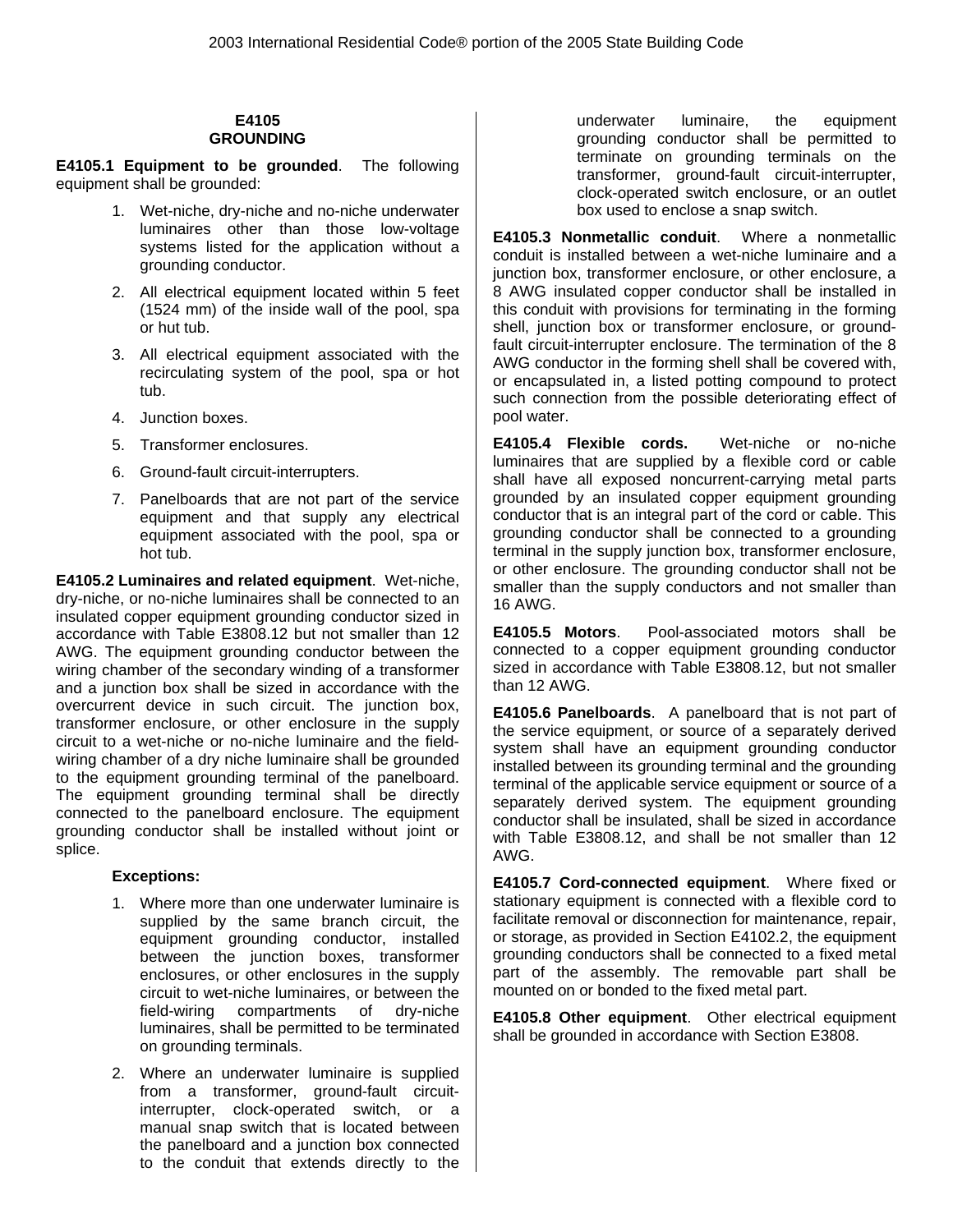# **E4106 EQUIPMENT INSTALLATION**

**E4106.1 Transformers**. Transformers used for the supply of underwater luminaires, together with the transformer enclosure, shall be listed for the purpose. Such transformers shall be of an isolated winding type having a grounded metal barrier between the primary and secondary windings.

**E4106.2 Ground-fault circuit-interrupters**. Ground-fault circuit-interrupters shall be self-contained units, circuitbreaker types, receptacle types or other approved types.

**E4106.3 Wiring on load side of ground-fault circuitinterrupters and transformers.** For other than grounding conductors, conductors installed on the load side of a ground-fault circuit-interrupter or transformer used to comply with the provisions of Section E4106.4, shall not occupy raceways, boxes, or enclosures containing other conductors except where the other conductors are protected by ground-fault circuit interrupters or are grounding conductors. Supply conductors to a feed-through type ground-fault circuit interrupter shall be permitted in the same enclosure. Ground-fault circuit interrupters shall be permitted in a panelboard that contains circuits protected by other than ground-fault circuit interrupters.

**E4106.4 Underwater luminaires**. The design of an underwater luminaire supplied from a branch circuit either directly or by way of a transformer meeting the requirements of Section E4106.1, shall be such that, where the fixture is properly installed without a groundfault circuit-interrupter, there is no shock hazard with any likely combination of fault conditions during normal use (not relamping). In addition, a ground-fault circuitinterrupter shall be installed in the branch circuit supplying luminaires operating at more than 15 volts, so that there is no shock hazard during relamping. The installation of the ground-fault circuit-interrupter shall be such that there is no shock hazard with any likely fault-condition combination that involves a person in a conductive path from any ungrounded part of the branch circuit or the luminaire to ground. Compliance with this requirement shall be obtained by the use of a listed underwater luminaire and by installation of a listed ground-fault circuitinterrupter in the branch circuit. Luminaires that depend on submersion for safe operation shall be inherently protected against the hazards of overheating when not submerged.

> **E4106.4.1 Maximum voltage.** Luminaires shall not be installed for operation on supply circuits over 150 volts between conductors.

> **E4106.4.2 Luminaire location**. Luminaires mounted in walls shall be installed with the top of the fixture lens not less than 18 inches (457 mm) below the normal water level of the pool, except where the luminaire is listed and identified for use

at a depth of not less than 4 inches (102 mm) below the normal water level of the pool. A luminaire facing upward shall have the lens adequately guarded to prevent contact by any person.

**E4106.5 Wet-niche luminaires**. Forming shells shall be installed for the mounting of all wet-niche underwater luminaires and shall be equipped with provisions for conduit entries. Conduit shall extend from the forming shell to a suitable junction box or other enclosure located as provided in Section E4106.8. Metal parts of the luminaire and forming shell in contact with the pool water shall be of brass or other approved corrosion-resistant metal.

The end of flexible-cord jackets and flexible-cord conductor terminations within a luminaire shall be covered with, or encapsulated in, a suitable potting compound to prevent the entry of water into the luminaire through the cord or its conductors. In addition, the grounding connection within a luminaire shall be similarly treated to protect such connection from the deteriorating effect of pool water in the event of water entry into the luminaire.

Luminaires shall be bonded to and secured to the forming shell by a positive locking device that ensures a lowresistance contact and requires a tool to remove the luminaire from the forming shell.

**E4106.6 Dry-niche luminaires**. Dry-niche luminaires shall be provided with provisions for drainage of water and means for accommodating one equipment grounding conductor for each conduit entry. Junction boxes shall not be required but, if used, shall not be required to be elevated or located as specified in Section E4106.8 if the luminaire is specifically identified for the purpose.

**E4106.7 No-niche luminaires**. No-niche luminaires shall be listed for the purpose and shall be installed in accordance with the requirements of Section E4106.5. Where connection to a forming shell is specified, the connection shall be to the mounting bracket.

**E4106.8 Junction boxes and enclosures for transformers or ground-fault circuit interrupters**. Junction boxes for underwater luminaires and enclosures for transformers and ground-fault circuit-interrupters that supply underwater luminaires shall comply with the following:

> **E4106.8.1 Junction boxes**. A junction box connected to a conduit that extends directly to a forming shell or mounting bracket of a no-niche luminaire shall be:

- 1. Listed and labeled for the purpose; and
- 2. Equipped with threaded entries or hubs or a nonmetallic hub listed for the purpose; and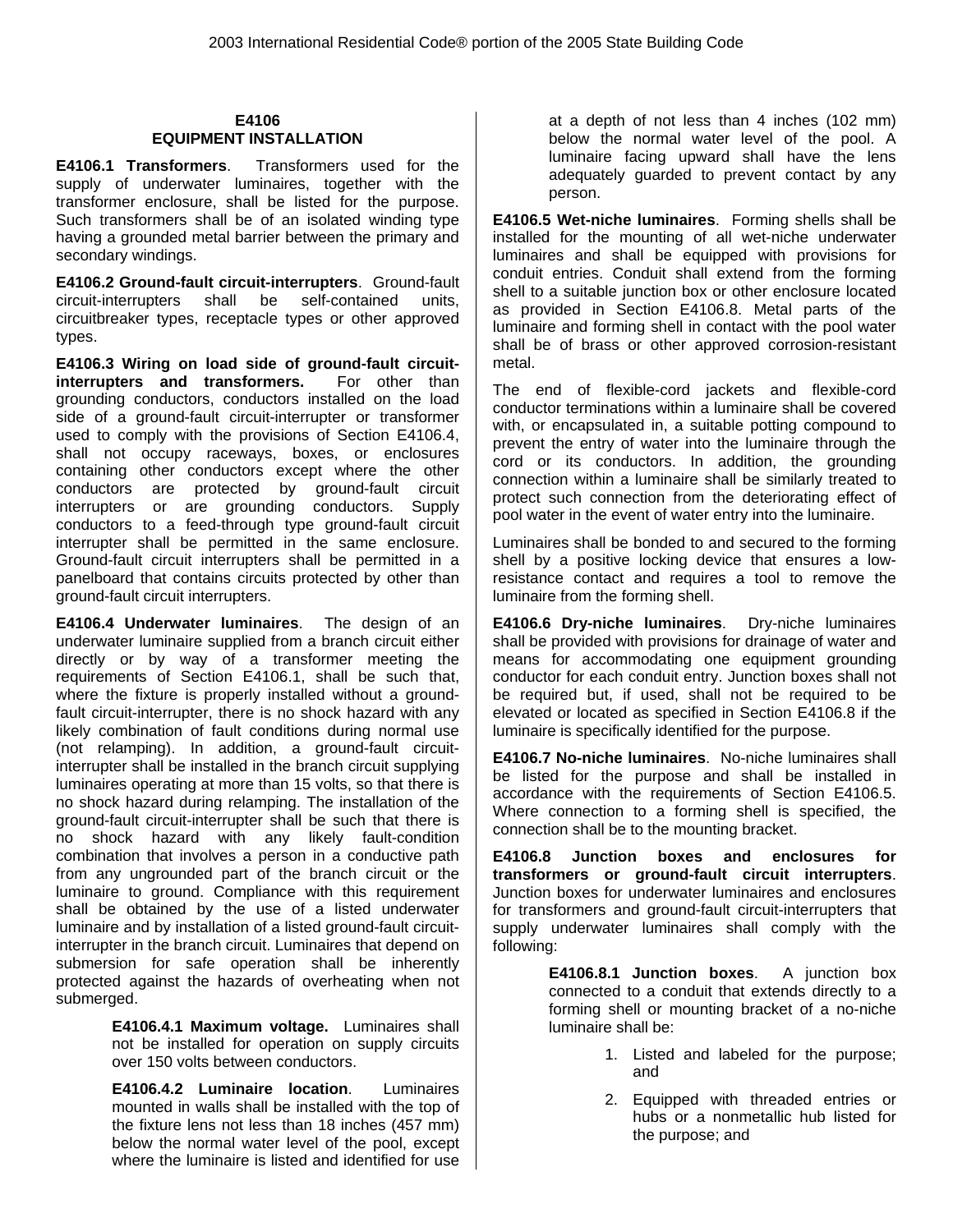- 3. Constructed of copper, brass, suitable plastic, or other approved corrosionresistant material; and
- 4. Provided with electrical continuity between every connected metal conduit and the grounding terminals by means of copper, brass, or other approved corrosion-resistant metal that is integral with the box; and
- 5. Located not less than 4 inches (102 mm), measured from the inside of the bottom of the box, above the ground level, or pool deck, or not less than 8 inches (203 mm) above the maximum pool water level, whichever provides the greatest elevation, and shall be located not less than 4 feet (1219 mm) from the inside wall of the pool, unless separated from the pool by a solid fence, wall or other permanent barrier. Where used on a lighting system operating at 15 volts or less, a flush deck box shall be permitted provided that an approved potting compound is used to fill the box to prevent the entrance of moisture; and the flush deck box is located not less than 4 feet (1219 mm) from the inside wall of the pool.

**E4106.8.2 Other enclosures**. An enclosure for a transformer, ground-fault circuit-interrupter or a similar device connected to a conduit that extends directly to a forming shell or mounting bracket of a no-niche luminaire shall be:

- 1. Listed and labeled for the purpose, comprised of copper, brass, suitable plastic, or other approved corrosionresistant material; and
- 2. Equipped with threaded entries or hubs or a nonmetallic hub listed for the purpose; and
- 3. Provided with an approved seal, such as duct seal at the conduit connection, that prevents circulation of air between the conduit and the enclosures; and
- 4. Provided with electrical continuity between every connected metal conduit and the grounding terminals by means of copper, brass or other approved corrosion-resistant metal that is integral with the enclosures; and
- 5. Located not less than 4 inches (102 mm), measured from the inside

bottom of the enclosure, above the ground level or pool deck, or not less than 8 inches (203 mm) above the maximum pool water level, whichever provides the greater elevation, and shall be located not less than 4 feet (1219 mm) from the inside wall of the pool, except where separated from the pool by a solid fence, wall or other permanent barrier.

**E4106.8.3 Protection of junction boxes and enclosures**. Junction boxes and enclosures mounted above the grade of the finished walkway around the pool shall not be located in the walkway unless afforded additional protection, such as by location under diving boards or adjacent to fixed structures.

**E4106.8.4 Grounding terminals**. Junction boxes, transformer enclosures, and ground-fault circuit-interrupter enclosures connected to a conduit that extends directly to a forming shell or mounting bracket of a no-niche luminaire shall be provided with grounding terminals in a quantity not less than the number of conduit entries plus one.

**E4106.8.5 Strain relief**. The termination of a flexible cord of an underwater luminaire within a junction box, transformer enclosure, ground-fault circuit-interrupter, or other enclosure shall be provided with a strain relief.

**E4106.9 Underwater audio equipment**. Underwater audio equipment shall be identified for the purpose.

> **E4106.9.1 Speakers**. Each speaker shall be mounted in an approved metal forming shell, the front of which is enclosed by a captive metal screen, or equivalent, that is bonded to and secured to the forming shell by a positive locking device that ensures a low-resistance contact and requires a tool to open for installation or servicing of the speaker. The forming shell shall be installed in a recess in the wall or floor of the pool.

> **E4106.9.2 Wiring methods**. Rigid metal conduit or intermediate metal conduit of brass or other identified corrosion-resistant metal, rigid nonmetallic conduit, or liquid-tight flexible nonmetallic conduit (LFNC-B) shall extend from the forming shell to a suitable junction box or other enclosure as provided in Section E4106.8. Where rigid nonmetallic conduit or liquid-tight flexible nonmetallic conduit is used, a 8 AWG solid or stranded insulated copper equipment grounding conductor shall be installed in this conduit with provisions for terminating in the forming shell and the junction box. The termination of the 8 AWG conductor in the forming shell shall be covered with, or encapsulated in, a suitable potting compound to protect such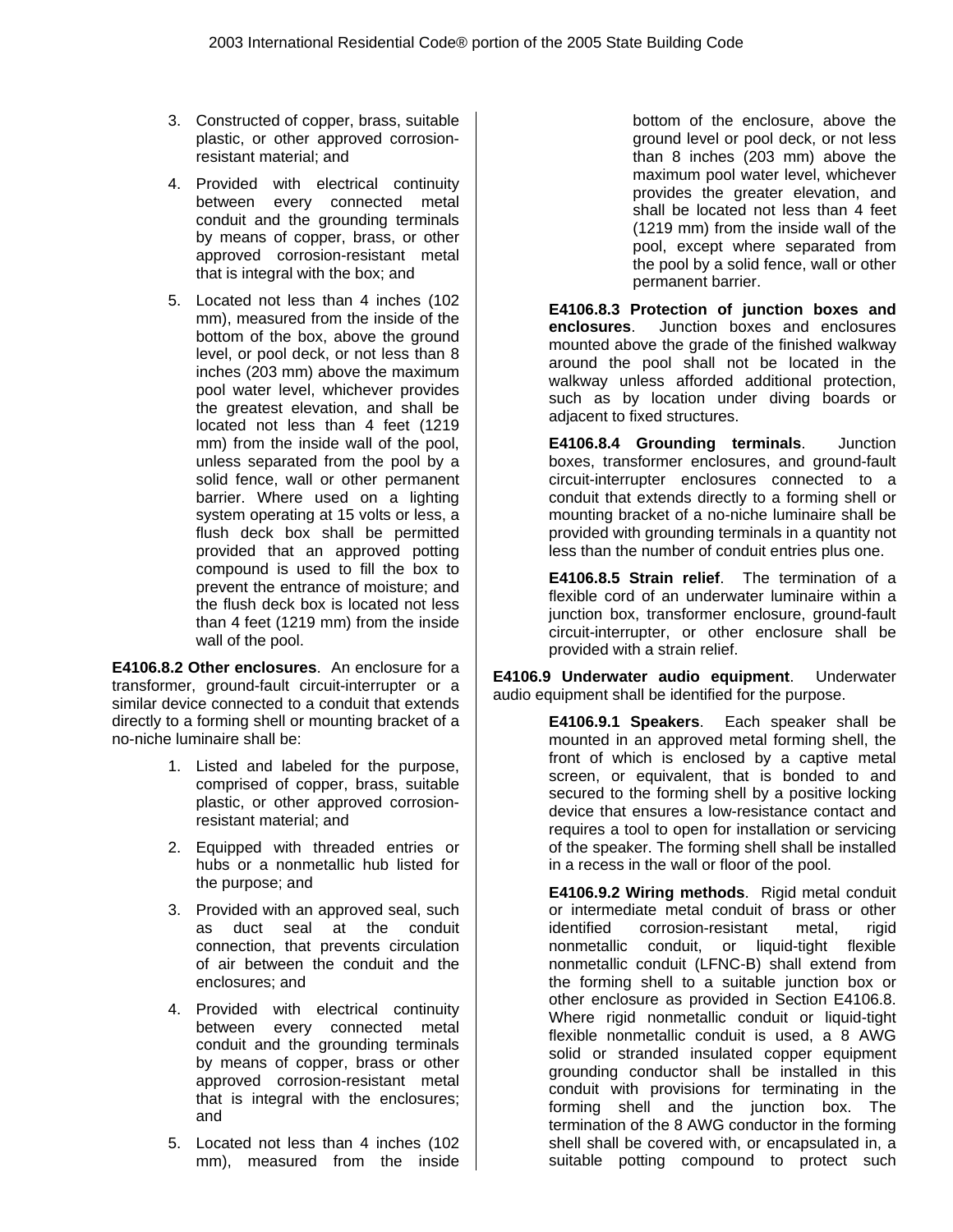connection from the possible deteriorating effect of pool water.

**E4106.9.3 Forming shell and metal screen**. The forming shell and metal screen shall be of brass or other approved corrosion-resistant metal. All forming shells shall include provisions for terminating an 8 AWG copper conductor.

**E4106.10 Electrically operated pool covers**. The electric motors, controllers, and wiring for pool covers shall be located not less than 5 feet (1524 mm) from the inside wall of the pool except where separated from the pool by a wall, cover, or other permanent barrier. Electric motors installed below grade level shall be of the totally enclosed type. The electric motor and controller shall be connected to a circuit protected by a ground-fault circuitinterrupter. The device that controls the operation of the motor for an electrically operated pool cover shall be located so that the operator has full view of the pool.

**E4106.11 Electric pool water heaters**. All electric pool water heaters shall have the heating elements subdivided into loads not exceeding 48 amperes and protected at not more than 60 amperes. The ampacity of the branch-circuit conductors and the rating or setting of overcurrent protective devices shall be not less than 125 percent of the total nameplate load rating.

**E4106.12 Pool area heating**. The provisions of Sections E4106.12.1 through E4106.12.3 shall apply to all pool deck areas, including a covered pool, where electrically operated comfort heating units are installed within 20 feet (6096 mm) of the inside wall of the pool.

> **E4106.12.1 Unit heaters**. Unit heaters shall be rigidly mounted to the structure and shall be of the totally enclosed or guarded types. Unit heaters shall not be mounted over the pool or within the area extending 5 feet (1524 mm) horizontally from the inside walls of a pool.

> **E4106.12.2 Permanently wired radiant heaters**. Electric radiant heaters shall be suitably guarded and securely fastened to their mounting devices. Heaters shall not be installed over a pool or within the area extending 5 feet (1524 mm) horizontally from the inside walls of the pool and shall be mounted not less than 12 feet (3658 mm) vertically above the pool deck.

> **E4106.12.3 Radiant heating cables prohibited**. Radiant heating cables embedded in or below the deck shall be prohibited.

**E4106.13 Double insulated pool pumps**. A permanently installed pool shall be permitted to be provided with listed cord- and plug-connected pool pumps incorporating an approved system of double insulation that provides a means for grounding only the internal and nonaccessible, noncurrent carrying metal parts of the pump.

# **E4107 STORABLE SWIMMING POOLS**

**E4107.1 Pumps**. A cord-connected pool filter pump for use with storable pools shall incorporate an approved system of double insulation or its equivalent and shall be provided with means for grounding only the internal and nonaccessible noncurrent-carrying metal parts of the appliance.

The means for grounding shall be an equipment grounding conductor run with the power-supply conductors in a flexible cord that is properly terminated in a grounding-type attachment plug having a fixed grounding contact.

**E4107.2 Ground-fault circuit-interrupters required**. Electrical equipment, including power-supply cords, used with storable pools shall be protected by ground-fault circuit-interrupters.

**E4107.3 Luminaires**. Luminaires for storable pools shall not have exposed metal parts and shall be listed for the purpose as an assembly. In addition, luminaires for storable pools shall comply with the requirements of Section E4107.3.1 or E4107.3.2.

> **E4107.3.1 Fifteen (15) volts or less**. A luminaire installed in or on the wall of a storable pool shall be part of a cord and plug-connected lighting assembly. The assembly shall:

- 1. Have a luminaire lamp that operates at 15 volts or less; and
- 2. Have an impact-resistant polymeric lens, luminaire body, and transformer enclosure; and
- 3. Have a transformer meeting the requirements of section E4106.1 with a primary rating not over 150 volts.

**E4107.3.2 Not over 150 volts**. Alighting assembly without a transformer, and with the luminaire lamp(s) operating at not over 150 volts, shall be permitted to be cord- and plug connected where the assembly is listed as an assembly for the purpose and complies with all of the following:

- 1. It has an impact-resistant polymeric lens and luminaire body.
- 2. A ground-fault circuit interrupter with open neutral protection is provided as an integral part of the assembly.
- 3. The luminaire lamp is permanently connected to the ground-fault circuit interrupter with open-neutral protection.
- 4. It complies with the requirements of Section E4106.4.
- 5. It has no exposed metal parts.